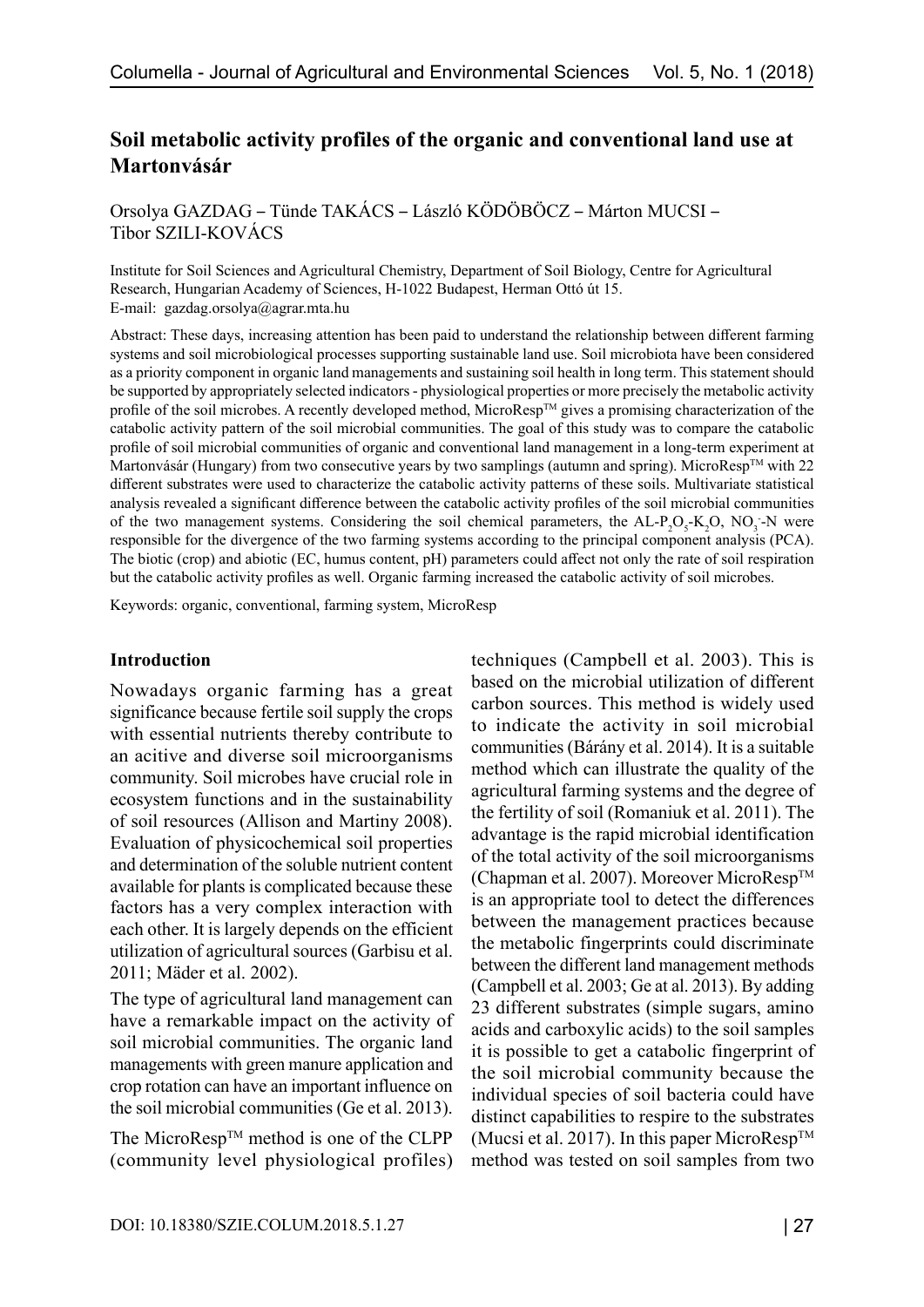farming systems under different vegetation types where soils were treated with fertilizer at conventional land managements and green manure at organic plots.

The activity of the soil microbial community is mainly influenced by the composition of plant's root exudates in the rhizosphere. In general the soil microorganisms utilize of the photosynthetic assimilates from the host plant including sugars (Bais et al. 2006).

Gunina and Kuzyakov (2015) showed that the application of glucose resulted in higher raise of the soil microbial activity in organic and conventional farming system. Sugars account about 52% of the organic substances of the root exudates of pea. The main sugar of root exudates is glucose with 50%, while fructose and saccharose have a lower contribution of 23% for both. Exudation of sugars could increase microbial activity and biomass in soil which later raises the available nitrogen for crop. The carboxylic acids could decrease the pH in the rhizosphere, the amino acids could mobilize micronutrients (Strickland et al. 2015).

Our goal was to compare the soil catabolic activity in different seasons (autumn and spring) under both organic and conventional land management systems. Further, our aim was to find relationship between the soil physicochemical parameters and catabolic activity results. We presumed that the organic land management will increase the activity of the soil microorganisms and will alter the community structure, which might result in a difference of the catabolic profiles of the samples from the two management systems.

# **Material and methods**

# *Study area and soil sampling*

The area is characterized by temperate climate, the annual precipitation was 308.6 mm and 405.3 mm, the mean annual air temperature was 11 °C and 12 °C in 2011 and 2012, respectively (http://www.metnet.hu).

The soil samples were collected in November of 2011 and May of 2012 from the upper 20 cm of the organic and conventional plots of a 15-yearlong experiment, in the Centre for Agricultural Research, Martonvásár (Hungary) with a calcic chernozem soil (FAO 1998) (Table 1) with a loam soil texture. The GPS coordinates were the following: 47º 18' 38" N, 18º 46' 45" E. The soil samples were air-dried, ground and sieved through a 2 mm mesh for physical and chemical analysis, the other part of the samples were stored at  $+4$  °C for microbiological analyses.

## *The main soil physical and chemical properties*

The soil texture was characterised by pipetting method, determining three fractions, sand, silt and clay. The humus content  $(\%)$  was calculated from soil organic C measured by wet digestion and back titration. The total salt content was calculated from the electric conductivity (EC 2.5) of soil:water (1:2.5) suspensions. The pH<sub>H2O</sub> and pH<sub>CaCl2</sub> (0.01N CaCl<sub>2</sub>) values, the NH<sub>4</sub>-N (mg kg<sup>-1</sup>), NO<sub>3</sub>-N (mg  $kg^{-1}$ ), the total N (%), C% values were measured. The ammonium-lactate (AL)-soluble nutrient content (Ca (m/m %),  $K_2O$  (mg kg<sup>-1</sup>), Na (mg  $kg^{-1}$ ,  $P_2O_5$  (mg kg<sup>-1</sup>) were determined. The above values were measured according to the Hungarian soil standards (Buzás 1988; Buzás 1993).

| Years |        | OF                  | CF           |                                                                                            |  |
|-------|--------|---------------------|--------------|--------------------------------------------------------------------------------------------|--|
|       | crop   | fertilization       | crop         | fertilization                                                                              |  |
| 2011  | peas   | green manure (peas) | spring wheat | 250 kg ha <sup>-1</sup> NPK<br>$(0:10:24\%)$                                               |  |
| 2012  | cereal | no                  | corn         | $300 \text{ kg}$ ha <sup>-1</sup> NPK<br>$(15:15:15\%)$<br>270 kg ha <sup>-1</sup> N (39%) |  |

*Table 1*. Crops and fertilization in organic (OF) and conventional (CF) farming systems at Martonvásár

Legend: Complex NPK fertilizer was used with 15-15-15% active agent. 15% N:10 % ammonium nitrogen + 5 % urea N; 15 % P<sub>2</sub>O<sub>5</sub>:P content 6.2 %; 15 % K<sub>2</sub>O:K content 12.5 %, N fertilizer (calcium ammonium nitrate fertilizer (CAN)) was used which contain 27 % N, 5 % Ca (7 % calcium oxide) and 3 % Mg (5 % magnesium oxide).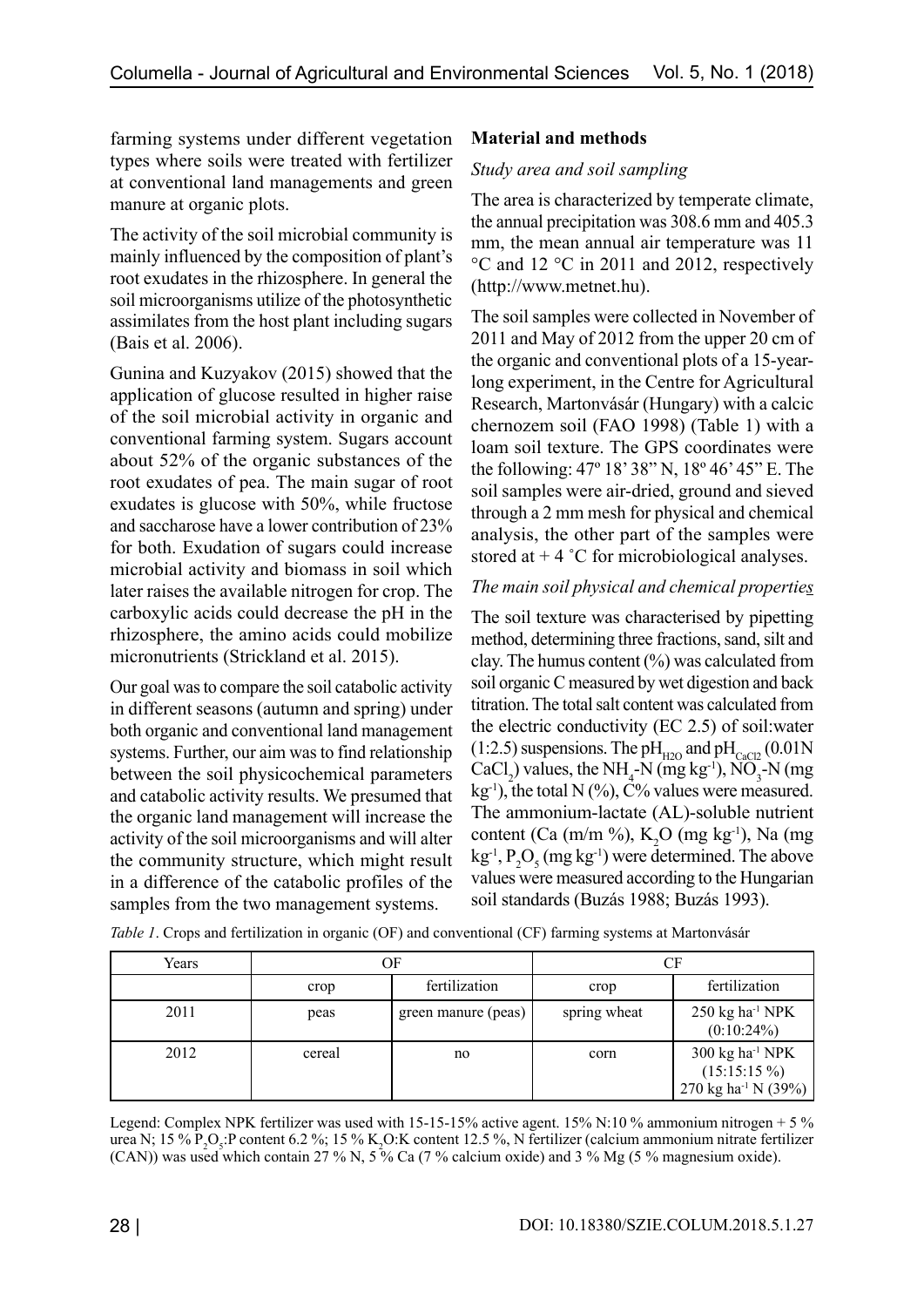## *Catabolic activity pattern of soil microbial communities by MicroRespTM, statistical analyses*

MicroResp™ technique was used to evaluate the catabolic activity pattern of the microbial community of soils. It is based on the colorimetric detection of  $CO_2$  evolved from the soil after addition of substrate solutions (Campbell et al. 2003). 23 different substrates (simple sugars, amino acids and carboxylic acids) and ultrapure distilled water (control) in four replications were distributed to each plate. Four plates were used for OF and four for CF samples, within the plates each substrates were tested in 4-4 replicates. The following substrates were used: D-galactose (Gal), trehalose (Tre), L-arabinose (Ara), D-glucose (Glc) and D-fructose (Fru) in 80 mg ml<sup>-1</sup>, citric acid (Cit), DL-malic acid (Mal), Na-succinate (Suc), L-alanine (Ala) and L-lysine (Lys) in 40 mg m $l^{-1}$ , L-glutamin (Gln) in 20 mg ml–1, L-arginine (Arg), 3.4-dihydroxybenzoic acid (Dhb) and L-glutamic acid (Glu) in 12 mg m $l^{-1}$ . Myo-inositol (Ino), D-xylose (Xyl), D-mannitol (Mat), D-mannose (Man), D-sorbitol (Sor), L-rhamnoze (Rha) 80 mg ml<sup>-1</sup>, L-asparaginmonohydrate (Asn) 20 mg ml<sup>-1</sup>, D-gluconicacid-potassium (Gla), L-ascorbic acid (Asa) 40 mg ml<sup>-1</sup>. The pH of the substrate solutions was adjusted to 6.5 by 1N NaOH or HCl solutions. The plates were read before and after 6 h of incubation at 25 °C in dark with a plate reader (Anthos 2010, Biochrom, Cambridge, UK) at 570 nm for colorimetric detection. Then respiration rates were calculated from the normalized %  $CO<sub>2</sub>$  data after 6 h incubation period (Szili-Kovács et al. 2011).

Significant differences in the soil chemical, physical properties (n=12) between the OF and CF types were tested by two-sample tests. Similarity Percentage (SIMPER) test with Bray Curtis dissimilarities was used for statistical analysis to identify which physical-chemical parameters and substrates had the largest contribution to the average dissimilarity between the two different land use systems. MicroResp<sup>TM</sup> method was evaluated with n=4 soil samples per sites with four replicates. Ascorbic acid substrate resulted a remarkably high respiration rate at all samples, therefore it was excluded from the further statistical analyses. Principal component analysis (PCA) was used to compare the main soil chemical parameters and also the catabolic activity profile data between the two type of land managements. PCA was calculated by using the correlation matrix with disregard groups, and Bootstrap N parameters of 4. These statistics were made by Past3 software package (Hammer et al. 2001).

# **Results**

## *Main soil physical and chemical properties*

The soil texture was classified as loam according to particle size distributions of soil samples (Table 2). The area was not salty based on the electric conductivity (EC) of the saturation extract  $\leq 2$ mS cm<sup>-1</sup>) value and slightly alkaline (Table 3). The most important first three parameters for the autumn and spring soil samples were  $AL-P_2O_5$ ,  $AL-K<sub>2</sub>O$  and  $NO<sub>3</sub> - N$  on the basis of SIMPER test. According to the ammonium-lactate soluble

|                         | Martonvásár farming system |            |           |            |  |  |
|-------------------------|----------------------------|------------|-----------|------------|--|--|
| Soil physical           | Autumn                     |            | Spring    |            |  |  |
| properties              | OF                         | CF         | OF        | CF         |  |  |
| Sand $(\% )$            | 33.74                      | 31.99      | 32.7      | 30.05      |  |  |
| $(0.05 - 2 \text{ mm})$ | $\pm$ 3.36                 | ± 4.05     | $\pm$ 3.2 | ± 4.55     |  |  |
| Silt $(\% )$            | 42.47                      | 42.74      | 42.44     | 43.00      |  |  |
| $(0.002 - 0.05$ mm)     | $\pm 2.45$                 | ± 2.39     | ± 2.56    | $\pm 2.68$ |  |  |
| Clay $(\% )$            | 23.79                      | 25.29      | 24.86     | 26.95      |  |  |
| $(< 0.002$ mm)          | $\pm 1.35$                 | $\pm 2.22$ | ± 1.26    | ± 2.77     |  |  |

*Table 2.* The main physical properties of soil from organic (OF) and conventional (CF) fields of Martonvásár

Legend: Data are means  $\pm$  standard deviation of the means; n = 12.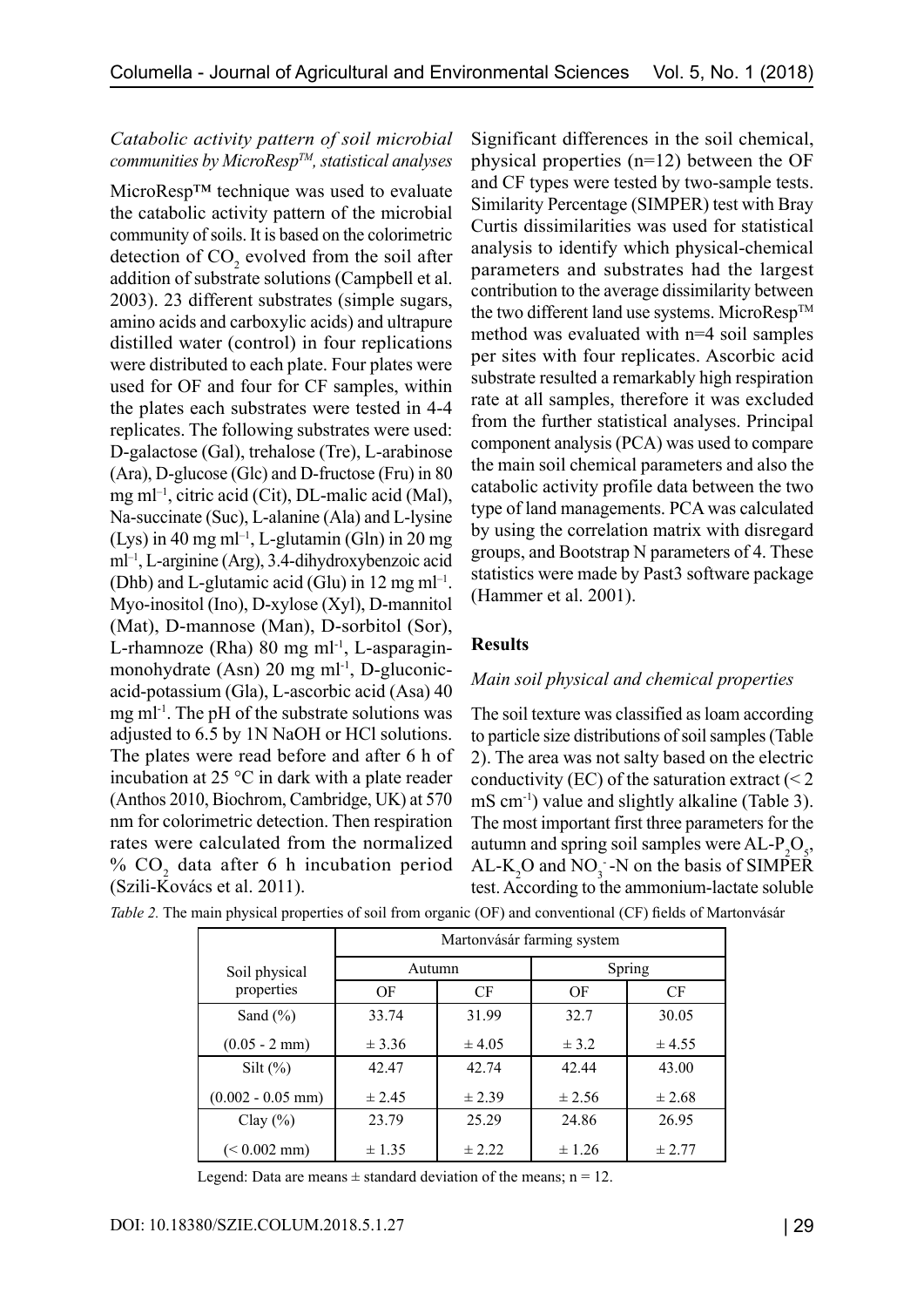|                                          | Martonvásár farming system |                    |                                |                     |                    |                                       |                                              |                                              |  |
|------------------------------------------|----------------------------|--------------------|--------------------------------|---------------------|--------------------|---------------------------------------|----------------------------------------------|----------------------------------------------|--|
|                                          | Autumn                     |                    |                                | Spring              |                    |                                       |                                              |                                              |  |
| Soil<br>chemical<br>data                 | OF                         | CF                 | SL<br>among<br>OF and<br>CF(A) | OF                  | CF                 | <b>SL</b><br>among<br>OF and<br>CF(S) | <b>SL</b><br>among<br>the<br>OF's<br>$(A+S)$ | <b>SL</b><br>among<br>the<br>CF's<br>$(A+S)$ |  |
| AL-Ca<br>$(m/m \%)$                      | 1.52<br>$\pm 0.62$         | 1.23<br>$\pm 0.96$ | n.s.                           | 1.62<br>$\pm 0.52$  | 1.16<br>$\pm 0.95$ | n.s.                                  | n.s.                                         | n.s.                                         |  |
| $AL-P_2O_5$<br>$(mg \overline{kg}^{-1})$ | 646.54<br>± 130.94         | 569.2<br>± 56.03   | n.s.                           | 737.83<br>± 261.96  | 654.83<br>± 46.10  | n.s.                                  | n.s.                                         | ***                                          |  |
| $AL-K, O$<br>$(mg \; kg^{-1})$           | 539.67<br>± 73.77          | 474.69<br>± 53.05  | $\ast$                         | 605.33<br>± 89.25   | 526.50<br>± 58.21  | $**$                                  | $***$                                        | $\ast$                                       |  |
| AL-Na<br>$(mg kg-1)$                     | 16.38<br>± 2.32            | 20.36<br>± 3.00    | $***$                          | 11.19<br>$\pm 0.97$ | 11.06<br>± 3.20    | n.s.                                  | ***                                          | ***                                          |  |
| EC<br>$(mS cm^{-1})$                     | 0.28<br>$\pm 0.03$         | 0.24<br>$\pm 0.03$ | $***$                          | 0.21<br>$\pm 0.03$  | 0.27<br>$\pm 0.05$ | $**$                                  | ***                                          | n.s.                                         |  |
| $\rm{pH}_{H2O}$                          | 7.79<br>$\pm 0.10$         | 7.85<br>$\pm 0.12$ | n.s.                           | 7.92<br>$\pm 0.14$  | 7.75<br>$\pm 0.16$ | $***$                                 | ***                                          | **                                           |  |
| $\rm pH_{\rm CaCl2}$                     | 7.91<br>$\pm$ 0.07         | 7.85<br>$\pm 0.07$ | n.s.                           | 7.85<br>$\pm$ 0.10  | 7.71<br>$\pm 0.12$ | $***$                                 | n.s.                                         | ***                                          |  |
| $NH4+ -N$<br>$(mg kg-1)$                 | 4.95<br>$\pm$ 1.18         | 4.04<br>$\pm 0.93$ | n.s.                           | 4.94<br>$\pm 0.67$  | 8.84<br>± 4.64     | $**$                                  | ***                                          | **                                           |  |
| $NO, -N$<br>$(mg kg-1)$                  | 37.12<br>± 10.56           | 23.14<br>± 8.83    | $***$                          | 5.24<br>$\pm 0.98$  | 40.24<br>± 17.86   | ***                                   | ***                                          | **                                           |  |
| Total N<br>$(\%)$                        | 0.20<br>$\pm$ 0.01         | 0.17<br>$\pm$ 0.01 | ***                            | 0.19<br>$\pm 0.00$  | 0.17<br>$\pm 0.01$ | ***                                   | ***                                          | n.s.                                         |  |
| Humus<br>content<br>$(\%)$               | 2.90<br>$\pm 0.20$         | 2.51<br>$\pm 0.18$ | ***                            | 2.98<br>$\pm 0.26$  | 2.66<br>$\pm 0.24$ | $***$                                 | n.s.                                         | $\ast$                                       |  |

*Table 3.* The main chemical properties of soil from organic (OF) and conventional (CF) fields of Martonvásár

Legends: Data are means  $\pm$  standard deviation of the means;  $n = 12$ . SL= significance level. Significant differences among the different land managements with two-sample tests,  $p^* = 0.05$ ;  $p^{**} = 0.01$ ;  $p^{***} = 0.001$ ; n.s. = not significant between OF and CF). EC = electric conductivity, Total N = total nitrogen,  $AL=$  ammonium-lactate  $(AL)$ -soluble nutrient content,  $A =$  autumn,  $S =$  spring.

nutrient content, the AL-Ca content of soils were not differ significantly between OF and CF in both seasons.  $AL-P_2O_5$  content of soils were not significantly different only between spring and autumn CF data with significantly higher value of the former. The  $AL-K_2O$  content of the soil from OF management was significantly higher in both seasons compared to the CF. The AL-Na content of the soils in the spring samples were not differ significantly between in organic and conventional managed plots, while in autumn samples the AL-Na content of soils of OF were significantly lower than that of the CF. The soil

 $NH_4^+$ -N content between OF and CF were not differ significantly in autumn. However in spring the  $NH_4^+$ -N level of soil was significantly higher in CF. Soil  $NO_3^-$ -N was significantly higher at OF than at CF in the autumn samples, while it was significantly higher at CF in spring. The soil total N as well as humus content were significantly higher in OF in both seasons.

## *Catabolic activity pattern of soil microbial communities*

The three most active substrates were Mal, Cit and Glc (Figure 1) for autumn and Glc, Fru,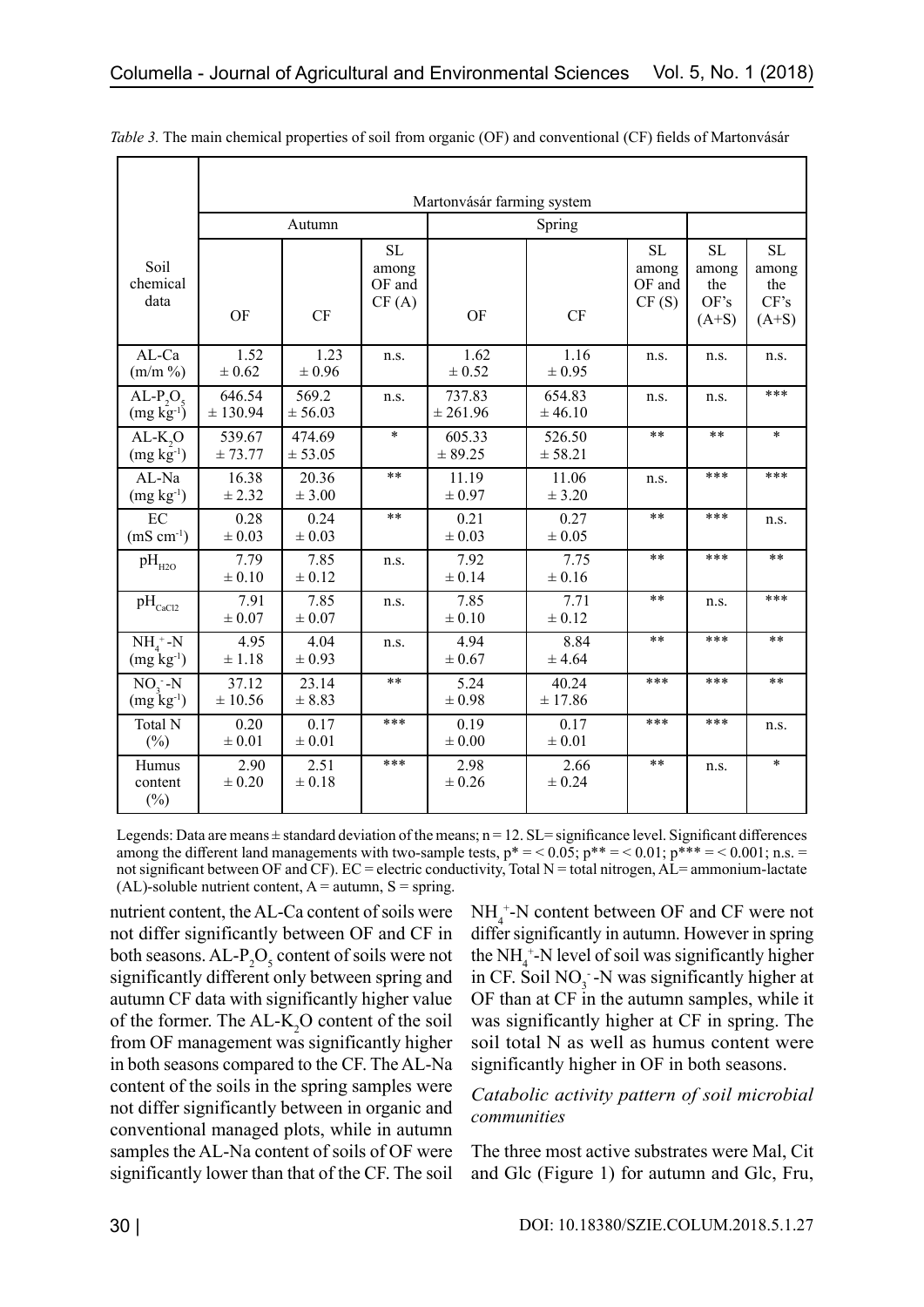

*Figure 1.* Mean catabolic response for 22 substrate sources in two land management systems, organic (OF) and conventional (CF) in autumn and spring by MicroResp<sup>TM</sup>.

Legends: Error bars = standard deviation; Gal = D-galactose, Tre = trehalose, Ara = L-arabinose, Glc = D-glucose, Fru = D-fructose, Cit = citric acid, Mal = DL-malic acid, Suc = Na-succinate, Ala = L-alanine, Lys = L-lysine, Gln  $=$  L-glutamin, Arg  $=$  L-arginine, Dhb  $=$  3.4 dihydroxybenzoic acid, Glu  $=$  L-glutamic acid, Ino  $=$  Myo-inositol,  $Xyl = D-xylose$ , Mat = D-mannitol, Man = D-mannose, Sor = D-sorbitol, Rha = L-rhamnoze, Asn = L-asparaginmonohydrate, Gla = D-gluconic-acid-potassium.)

Mal for spring sampling originated from OF and CF. The malic acid and glucose were the most utilized substrates in both years and farming systems. The most differentiating substrates between OF and CF were glucose, fructose, malic acid, gluconic acid and citrit acid ( $p < 0.05$ ) according to the SIMPER test. The soil catabolic response to citrate substrate was significantly higher ( $p < 0.05$ ) in CF than OF, while to malic acid, glucose and fructose it was significantly higher in OF than CF.

Principal component analysis (PCA) partially separated the soil samples to their own group according to OF and CF. Humus and total nitrogen correlate with each other (Figure 2). This PCA result was related to the Table 3, where the amounts of nitrate and ammonia were doubled in the conventional land management in spring while the total nitrogen and humus remained similar.

The PCA of the catabolic activity patterns resulted a clear separation of the OF samples from CF in spring while they were not separated significantly in autumn (Figure 3).

#### **Discussion**

The influence of organic and conventional land managements on the main soil physical - chemical and microbial properties have been studied earlier (Monokrousos et al. 2006; Santoyo et al. 2017; Girvan et al. 2003; Clark et al. 1998). Nearly all of the soil chemical parameters studied varied significantly depending on the season and soil managements (Table 1). In our experiment, the soil AL-Ca content was the only one among the soil chemical parameters which resulted no significant difference between OF and CF. AL-soluble nutrient content and the available N of soils showed significant difference between OF and CF (Table 3). Marinari et al. (2006) also found significantly better soil nutritional conditions and enhanced soil microbial activity in OF managed soils in central Italy, after seven years of organic management. They used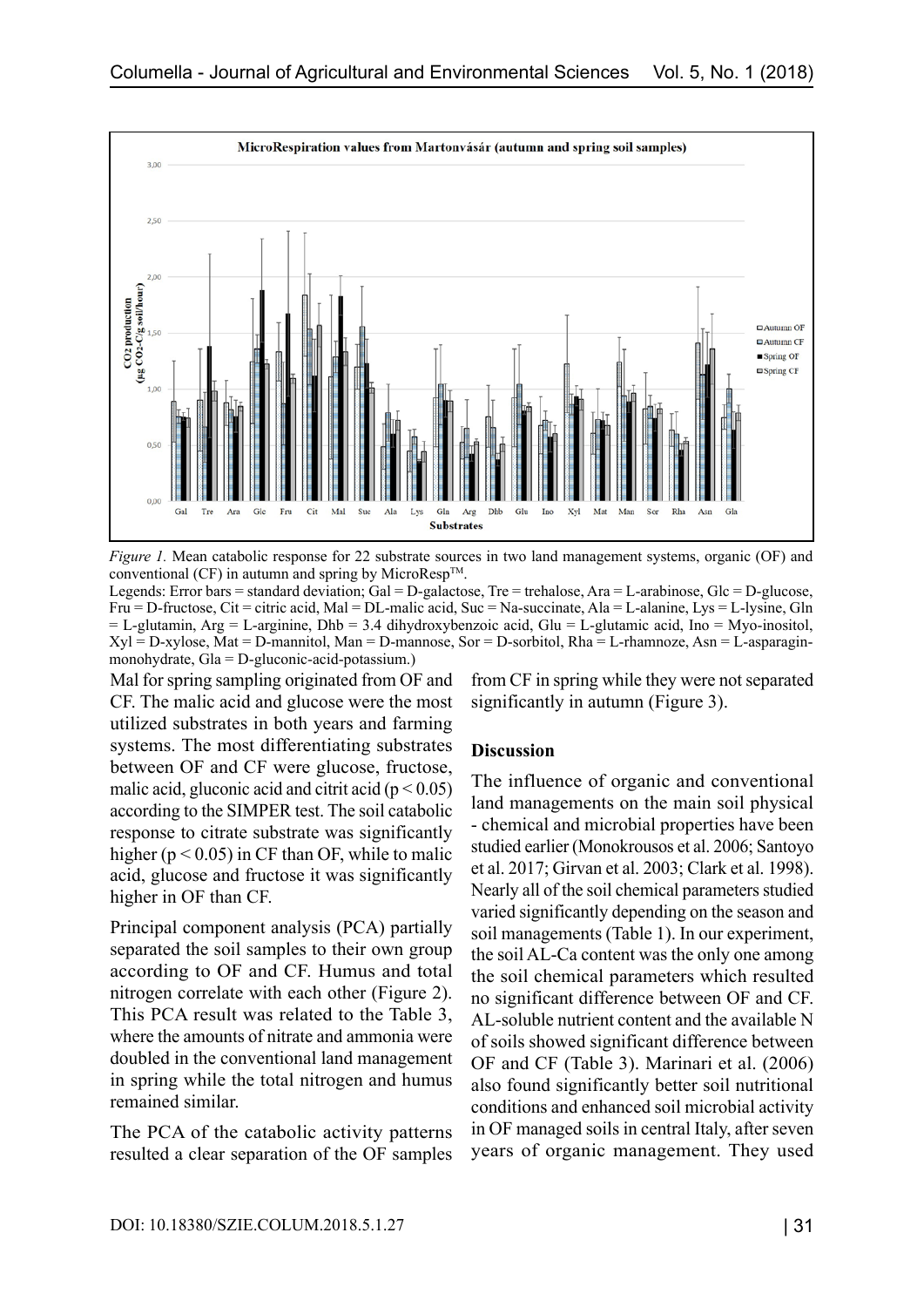

*Figure 2.* PCA analyses between the main soil chemical parameters according to OF and CF land managements from autumn and spring.

Legends: OF = organic farming system,  $S =$  spring,  $A =$  autumn,  $AL =$  ammonium-lactate soluble nutrient content,  $EC = electric$  conductivity.



*Figure 3.* PCA analyses between the catabolic activity of OF and CF soils from both seasons.

Legends: OF = organic farming system,  $S =$  spring,  $A =$  autumn, Gal = D-galactose, Tre = trehalose, Ara = L-arabinose, Glc = D-glucose, Fru = D-fructose, Cit = citric acid, Mal = DL-malic acid, Suc = Na-succinate, Ala = L-alanine, Lys = L-lysine, Gln = L-glutamin, Arg = L-arginine, Dhb = 3.4 dihydroxybenzoic acid, Glu = L-glutamic acid, Ino = Myo-inositol, Xyl = D-xylose, Mat = D-mannitol, Man = D-mannose, Sor = D-sorbitol, Rha  $=$  L-rhamnoze, Asn  $=$  L-asparagin-monohydrate, Gla  $=$  D-gluconic-acid-potassium.)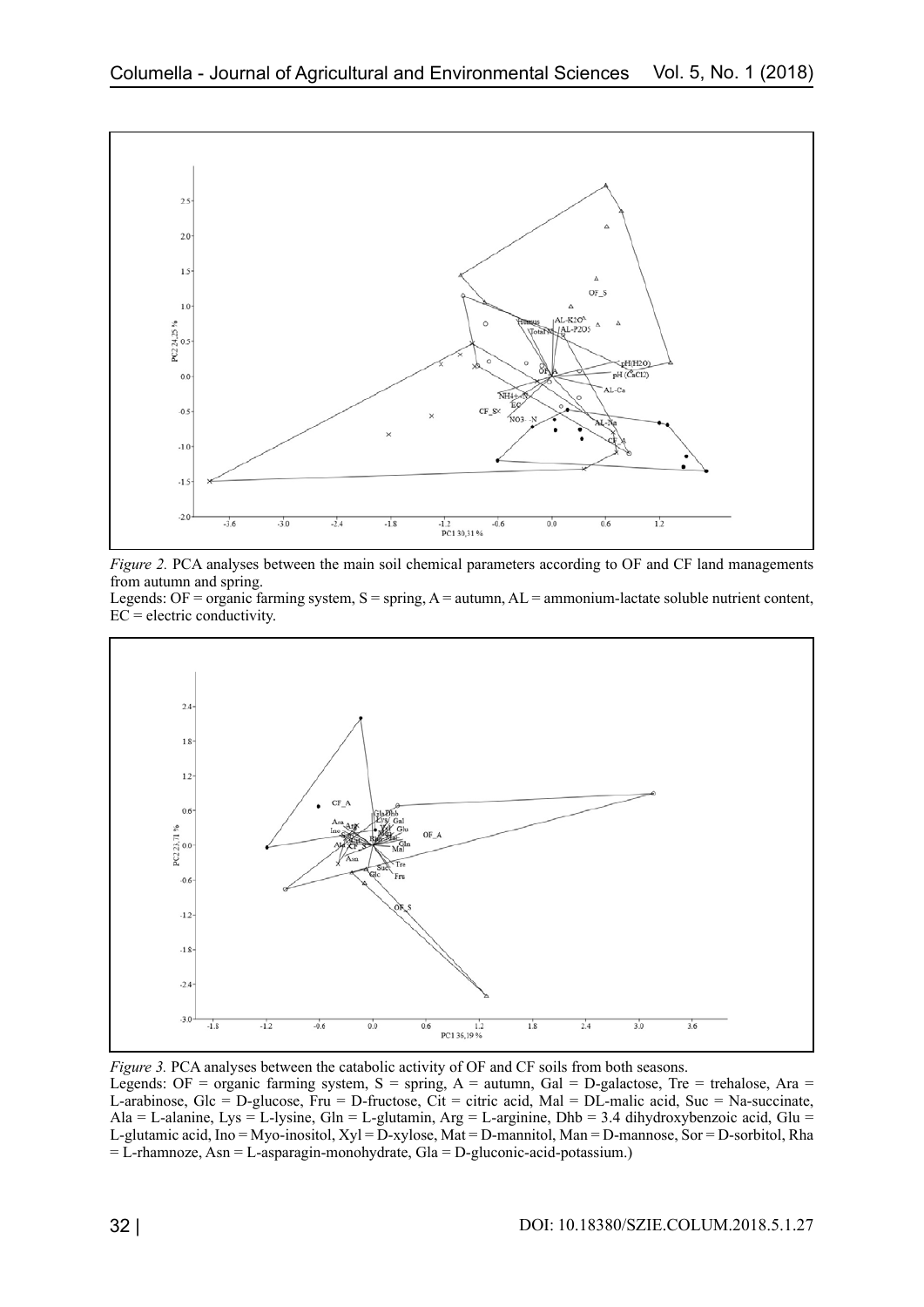composted poultry manure and green manure for OF and N, P fertilizer for CF. These values were mostly significantly higher in soils from the spring period. Indirectly, the season may affect the chemical parameters of the soil through fertilization, green manure and crop rotation (Meleora et al. 2006).

The EC, humus content, pH and the crops could be established affecting the rate of  $CO<sub>2</sub>$  evolution and the catabolic profiles. The metabolic respiration response is a useful method to classify the soil microbial communities. The results (Figure 1) showed that the catabolic activity of soil microbial communities was larger in OF land managements compared to CF. Gunapala and Scow (1998) got similar results in California, in loamy soil. They used mineral fertilizer for CF and green, -turkey manure for OF. Similarly to our results, Tautges et al. (2016) found that the substrate utilization was significantly higher in organic sites in wheat/pea crop rotations on OF and CF sites using EcoPlates™. Our results showed that OF and CF land managements also affect the soil substrate utilizing pattern. Glucose substrate resulted the most active catabolic activity in the spring at OF (1.88  $\pm$  0.46 µg  $CO_2 - C$  g soil<sup>-1</sup> hour<sup>-1</sup>) however lysine was the least active substrate in the spring OF soil (0.36  $\pm$  0.02 µg CO<sub>2</sub> – C g soil<sup>-1</sup> hour<sup>1</sup>).

The MicroResp<sup>TM</sup> method is suitable for separating the soil microbes of the two different cultivated areas of Martonvásár according to their catabolic activity. PCA results (Figure 3) showed that the different farming systems were partially separated by season and cultivation. In autumn, the most responsive substrates were Mal, Cit, Glc, while in spring Glc, Fru, Mal acids and sugars. These substrates were the most responsive from the all examined substrates. Romaniuk et al. (2011) found also that, after a discriminant analysis of the catabolic response profile data, D-glucose was one of the most important substrates differentiating organic and conventional horticultural plots.

The results of our analyses proved that the organic cultivation in spring is more sustainable compared to the conventional land management. Higher soil microbial activity would be an appropriate marker of good soil quality which has got major effect on the nutrient cycling and the growth of vegetation as well (Ge et al. 2013; Creamer et al. 2016). The activity of substrate utilizing soil bacteria was influenced by the different farming systems. Our results showed that soil microbial communities have a large metabolic potential which can be easily activated by metabolisable substrates (Gunina and Kuzyakov 2015).

### **Conclusion**

We have concluded that organic farming practice enhanced the catabolic activity of soil microorganisms. A divided pattern of catabolic activity profiles was observed by MicroResp<sup>TM</sup> according to the autumn and spring seasons and organic and conventional farming systems. The soil  $AL-P_2O_5$ ,  $AL-K_2O$  and  $NO_3$ -N were correlated to differences in catabolic activity profiles. Numerous environmental factors - EC, humus content, pH and the crops could also affect the generated amount of  $CO_2$ .

#### **Acknowledgements**

This research was financially supported by Research Institute of Organic Agriculture, the Hungarian Scientific Research Fund (OTKA) Grant K108572 and by János Bolyai Research Scholarship (BO/00948/15/4). Furthermore, the European Regional Development Fund and the Hungarian Government GINOP-2.3.2-15-2016-00028 and GINOP-2.3.2-15-2016-00056 have been provided financial support.

The data service of Péter Mikó and the technical assistance of Mariann Mózes were highly appreciated.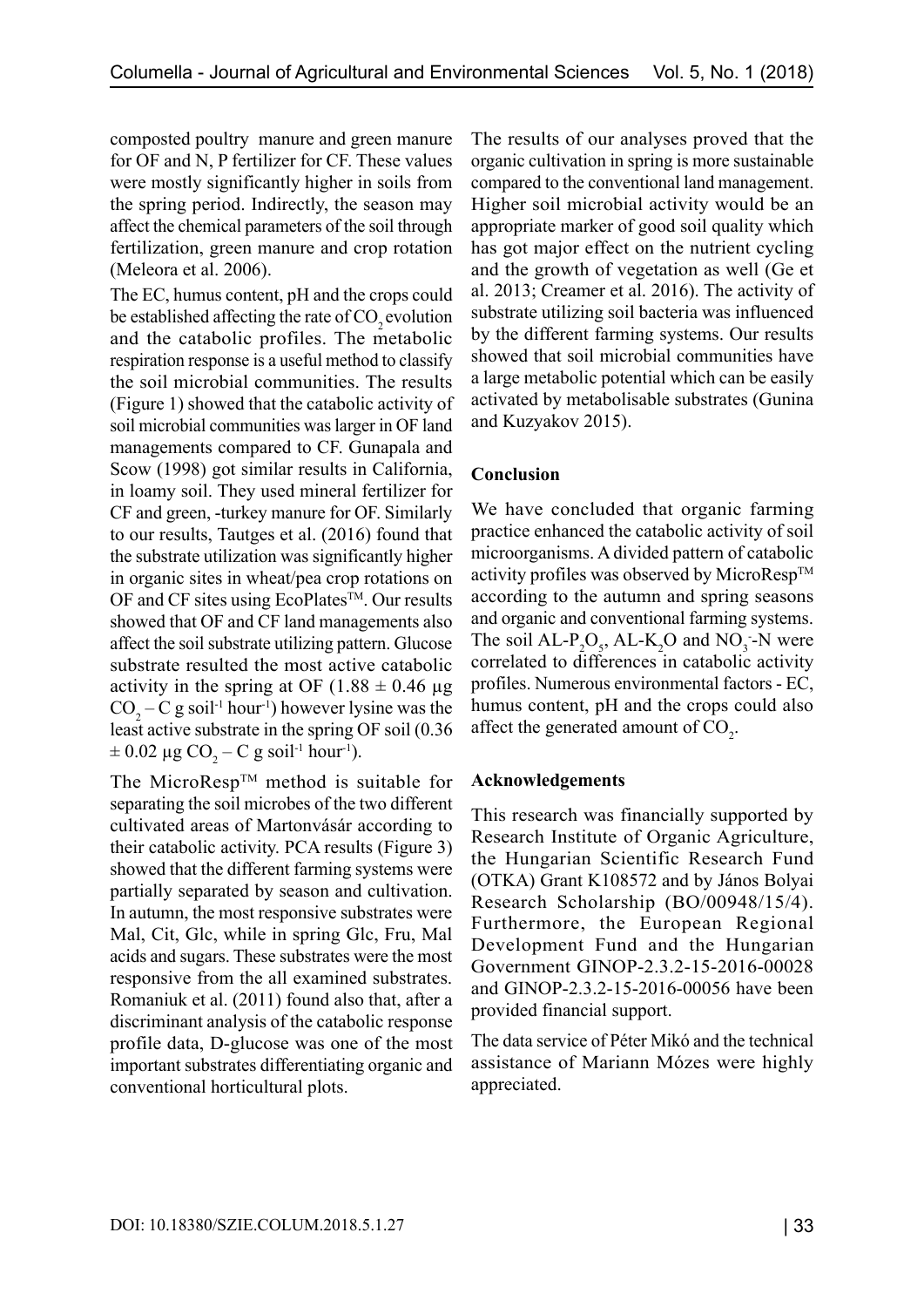#### **References**

- Allison, S.D., Martiny, J.B. (2008): Resistance, resilience, and redundancy in microbial communities. Proceedings of the National Academy of Sciences. **105**: (Supplement 1). 11512-11519.
- Bais, H.P., Weir, T.L., Perry, L.G., Gilroy, S., Vivanco, J.M. (2006): The role of root exudates in rhizosphere interactions with plants and other organisms. Annual Review of Plant Biology. **57**: 233-266.
- Bárány, Á., Szili-Kovács, T., Krett, G., Füzy, A., Márialigeti, K., Borsodi, A. (2014): Metabolic activity and genetic diversity of microbial communities inhabiting the rhizospere of halophyton plants. Acta Microbiologica et Immunologica Hungarica. **61:** 1. 347-361.
- Buzás, I. (1988): Manual for soil and agrochemical analyses 2. Mezőgazdasági Kiadó, Budapest, Hungary (in Hungarian).
- Buzás, I. (1993): Manual for soil and agrochemical analyses 1. Inda Kiadó, Budapest, Hungary (in Hungarian).
- Campbell, C.D., Chapman, S.J., Cameron, C.M., Davidson, M.S., Potts, J.M. (2003): A rapid microtiter plate method to measure carbon dioxide evolved from carbon substrate amendments so as to determine the physiological profiles of soil microbial communities by using whole soil. Applied and Environmental Microbiology. **69**: 6. 3593-3599.
- Chapman, S.J., Campbell, C.D., & Artz, R.R. (2007): Assessing CLPPs using MicroResp™. Journal of Soils and Sediments. **7**: 406–410.
- Clark, M.S., Horwath, W.R., Shennan, C., Scow, K.M. (1998): Changes in soil chemical properties resulting from organic and low-input farming practices. Agronomy Journal. **90**: 662-671.
- Creamer, R.E., Stonea, D., Berrya, P., Kuiperc, I. (2016): Measuring respiration profiles of soil microbial communities across Europe using MicroRespTM method. Applied Soil Ecology. **97**: 36–43.
- FAO, (1998): World reference base for soil resources. World Soil Resources Report.
- Garbisu, C., Alkorta, I., Epelde, L. (2011): Assessment of soil quality using microbial properties and attributes of ecological relevance. Applied Soil Ecology. **49**: 1-4.
- Ge, T., Chen, X., Yuan, H., Li, B., Zhu, H., Peng, P., Li, K., Jones, D.L., Wu, J. (2013): Microbial biomass, activity, and community structure in horticultural soils under conventional and organic management strategies. European Journal of Soil Biology. **58**: 122-128.
- Girvan, M.S., Bullimore, J., Pretty, J.N., Osborn, A.M., Ball, A.S. (2003): Soil type is the primary determinant of the composition of the total and active bacterial communities in arable soils. Applied and Environmental Microbiology. **69**: 3. 1800–1809.
- Gunapala, N., Scow, K.M. (1998): Dynamics of soil microbial biomass and activity in conventional and organic farming systems. Soil Biology and Biochemistry. **30**: 6. 805-816.
- Gunina, A., Kuzyakov, Y. (2015): Sugars in soil and sweets for microorganisms: Review of origin, content, composition and fate. Soil Biology and. Biochemistry. **90**: 87-100.
- Hammer, Ø., Harper, D.A. T., Ryan, P.D. (2001): PAST: Paleontological statistics software package for education and data analysis. Palaeontologica electronica. **4**: 1. [http://www.metnet.hu/index.php?m=napi-adatok&sub](http://www.metnet.hu/index.php?m=napi-adatok&sub=5&pid=1494&date=2011-12-31)- [=5&pid=1494&date=2011-12-31](http://www.metnet.hu/index.php?m=napi-adatok&sub=5&pid=1494&date=2011-12-31)
- Mäder, P., Fliebbach, A., Dubois, D., Gunst L., Fried, P., Niggli, U. (2002): Soil fertility and biodiversity in organic farming. Science. **269**: 1694-1697.
- Marinari, S., Mancinelli, R., Campiglia, E., Grego, S. (2006): Chemical and biological indicators of soil quality in organic and conventional farming systems in Central Italy. Ecological Indicators. **6**: 701–71.
- Meleroa, S., Porrasa, J.C.R., Herencia, F.J., Madejonb, E. (2006): Chemical and biochemical properties in a silty loam soil under conventional and organic management. Soil and Tillage Research. **90**: 1-2. 162-170.